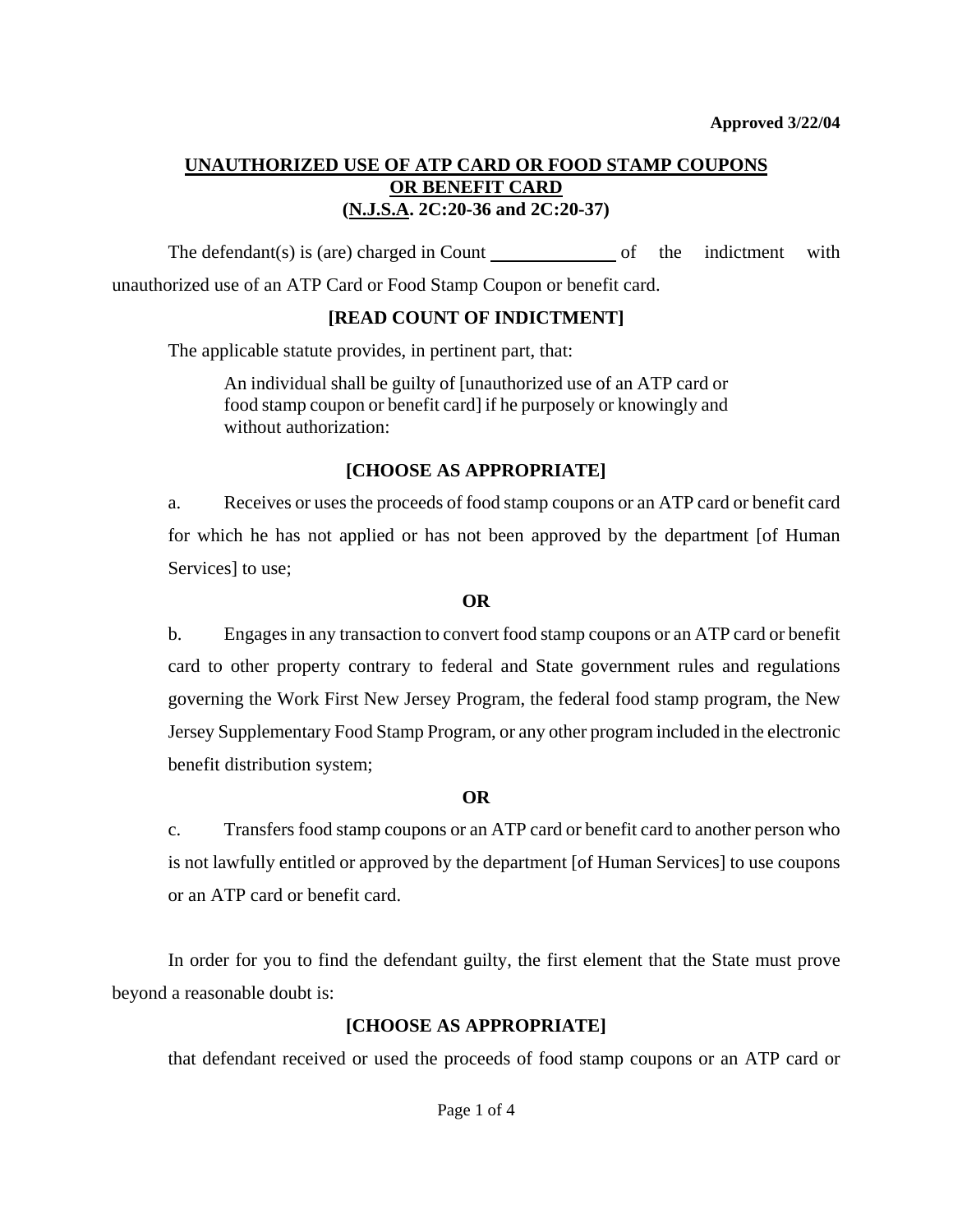#### **UNAUTHORIZED USE OF ATP CARD OR FOOD STAMP COUPONS OR BENEFIT CARD N.J.S.A. 2C:20-36 and 2C:20-37**

benefit card for which he/she had not applied or has not been approved by the department [of Human Services] to use;

#### **OR**

that defendant engaged in any transaction to convert food stamp coupons or an ATP card or benefit card to other property, contrary to certain rules and regulations;<sup>[1](#page-1-0)</sup>

### **OR**

that defendant transferred food stamp coupons or an ATP card or benefit card to another person who is not lawfully entitled or approved by the department to use the coupons or ATP or benefit card.

"ATP card" means a document issued by a State or federal agency, to a certified household, to show the food stamp allotment a household is authorized to receive on presentation.<sup>[2](#page-1-1)</sup>

"Benefit card" means a card used or intended for use to access Work First New Jersey, food stamp or other benefits as determined by the Commissioner of Human Services under the electronic benefit distribution system established pursuant to the "Public Assistance Electronic Benefit Distribution System Act."[3](#page-1-2)

"Department" means the Department of Human Services.

"Food stamp coupon" means any coupon or stamp used or intended for use in the purchase of food pursuant to the federal food stamp program authorized by [the federal food stamp program] $^4$  $^4$  or the New Jersey [food stamp program].<sup>[5](#page-1-4)</sup>

<span id="page-1-0"></span>i **1** See N.J.S.A. 44:10-5.1 et seq. (Public Assistance Electronic Benefit Distribution System Act) and N.J.S.A. 44:10-55 et seq. (Work First New Jersey Act); N.J.S.A. 44:10-75 et seq. (New Jersey Supplementary Food Stamp Program Act) and <u>N.J.A.C</u>. 10:87-1 et seq. (regulations governing food stamps) N.J.A.C. 10:90 et seq. (regulations governing Work First Program). See also 7 U.S.C. '2011 et seq.; 7 C.F.R. 217 et seq. (regulations concerning Food Stamp and Food Distribution Program).

<span id="page-1-1"></span><sup>2</sup> ATP is a shorthand reference to the term "authorized to participate."

<span id="page-1-2"></span><sup>3</sup> See N.J.S.A. 44:10-5.1 et seq. (Public Assistance Electronic Benefit Distribution System Act) and N.J.S.A. 44:10-55 et seq. (Work First New Jersey Act) and N.J.A.C. 10:87-1 et seq. (regulations governing food stamps) N.J.A.C. 10:90 et seq. (regulations governing Work First Program).

<span id="page-1-4"></span><span id="page-1-3"></span>See 7 U.S.C. 2011 et seq.; 7 C.F.R. 217 et seq. (regulations concerning Food Stamp and Food Distribution Program).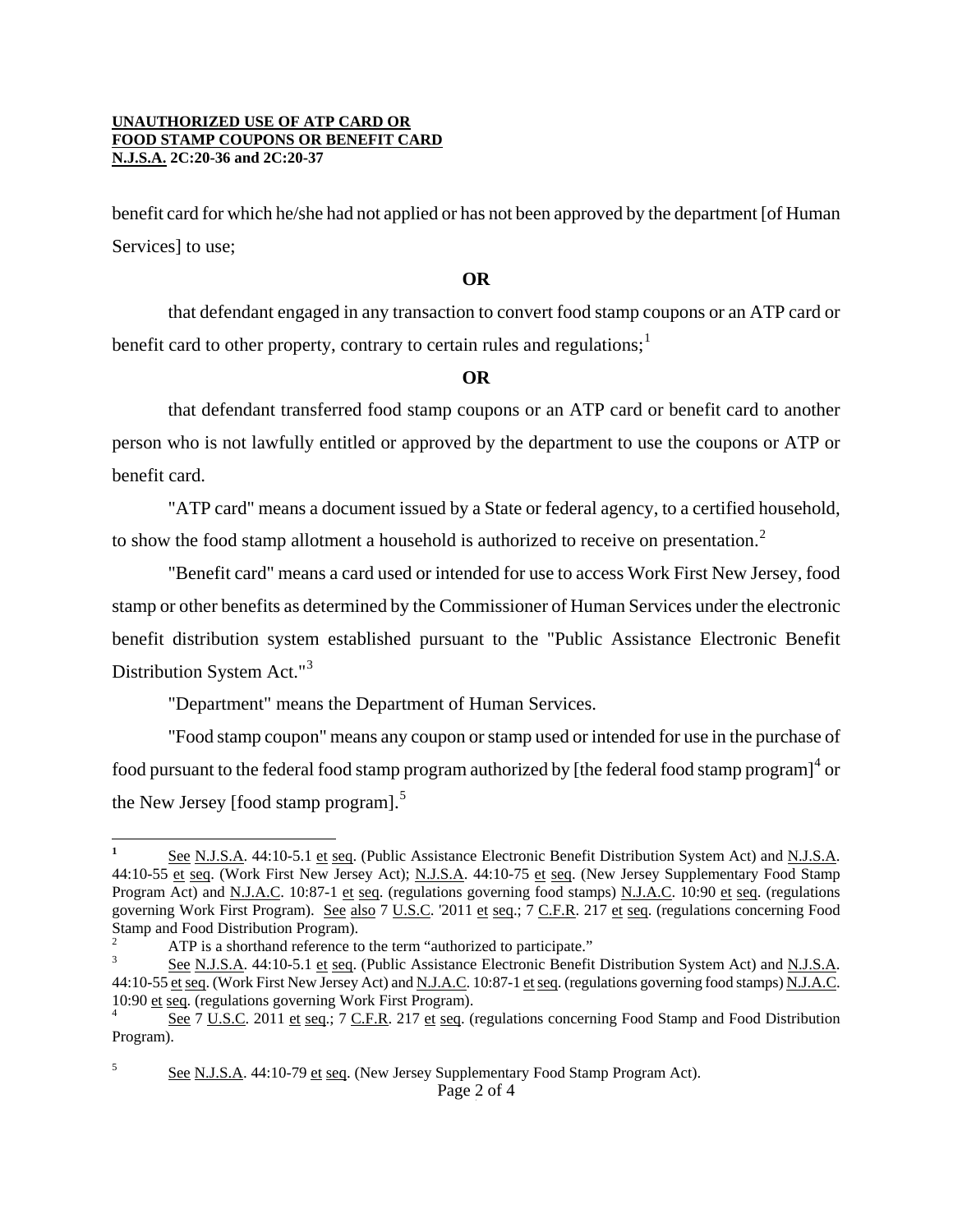#### **UNAUTHORIZED USE OF ATP CARD OR FOOD STAMP COUPONS OR BENEFIT CARD N.J.S.A. 2C:20-36 and 2C:20-37**

### **[CHARGE WHERE APPROPRIATE]**

"Transfer" means to convey or move from one place or person to another. It includes selling or giving.

# **[CHARGE IN ALL CASES]**

The second element that the State must prove beyond a reasonable doubt is that defendant acted without authorization from the Department of Human Services or its designee.

The third element that the State must prove is that defendant acted purposely or knowingly.

A person acts purposely with respect to the result of his/her conduct if it is his/her conscious object to cause such a result. A person acts purposely if he/she acts with design, with a specific intent, with a particular object or purpose, or if he/she means to do what he does.

A person acts knowingly with respect to the result of his/her conduct if he/she is aware that it is practically certain that his/her conduct will cause such a result.

The terms purposely and knowingly are conditions of the mind. A condition of the mind cannot be seen. It can only be determined by inference from defendant's conduct, words or acts. A state of mind is rarely susceptible of direct proof but must ordinarily be inferred from the facts. Therefore, it is not necessary that the State produce witnesses to testify that an accused said that he/she had a certain state of mind when he/she did a particular thing. It is within your power to find that such proof has been furnished beyond a reasonable doubt by inference which may arise from the nature of his/her acts and conduct and from all he/she said and did at the particular time and place and from all surrounding circumstances established by the evidence.

# **[CHARGE IN ALL CASES]**

If you find that the State has proven all three elements beyond a reasonable doubt, then you must find defendant guilty of unauthorized use of **[Choose as appropriate: an ATP card or benefit card or food stamp coupon]**. If you find that the State has failed to prove any element beyond a reasonable doubt, then you must find defendant not guilty of **[Choose as appropriate: an ATP card or benefit card or food stamp coupon].**